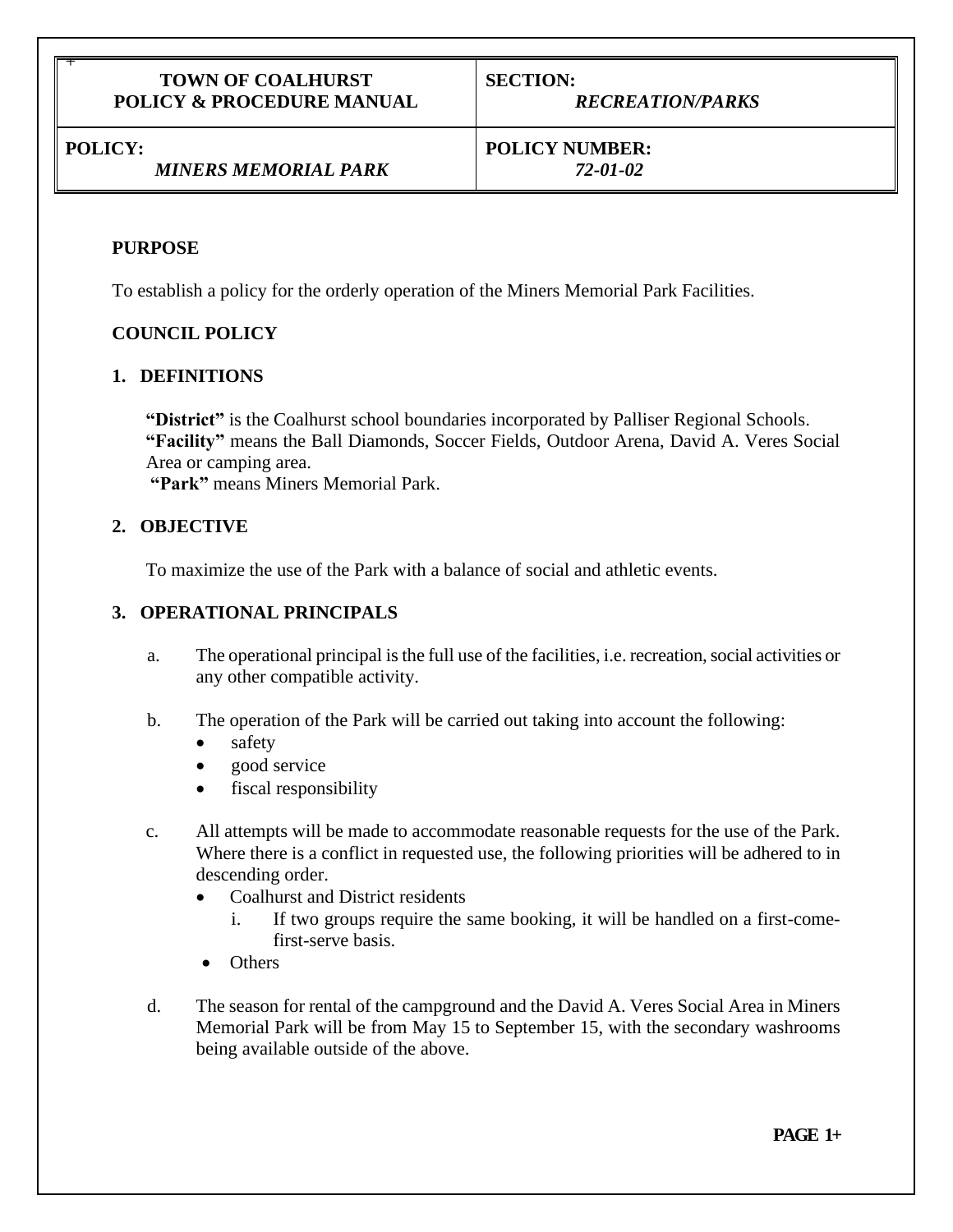#### **PAGE 2 MINERS MEMORIAL PARK**

#### **4. ADMINISTRATIVE**

• The overall administration of the Park will be the responsibility of the Town through the Facility Coordinator.

## **5. RENTERS RESPONSIBILITY**

Renters will be responsible for:

- ensuring the supervision and security of the facility(s) rented for their function including the possibility of arranging security services for high risk functions, and traffic control for tournaments;
- a certified first aid service:
- the rental of a minimum of two portable toilets, for all tournaments;
- locking the ATCO washrooms at the end of the day and/or booking, if used;
- keeping the access roads between the ball diamonds clear of obstructions. Vehicle access for equipment drop-off is permissible;
- ensuring no vehicles are parked on any green space.

## **6. FINANCIAL OPERATION**

- The Park is owned and operated by the Town of Coalhurst and the annual operating budget is supported by municipal tax dollars, as approved by Town Council.
- The preparation of the budget is the responsibility of the Town Council.
- The budget shall reflect both expenditures and anticipated revenues of the Park, with an annual review of the fees and charges.

#### **7. FEES AND CHARGES**

Prices quoted do not include the Goods & Services Taxes, unless specified. All rates to be effective January 1, 2021, with the exception of any pre-signed rental agreements.

#### a. BALL DIAMONDS

Teams & all leagues  $$20/evening/diamond$ Tournaments/leagues (all teams) \$50/day/diamond

# b. SOCCER FIELDS

Teams \$50.00/game

Tournaments  $$65.00/day/field$ 

**PAGE 2+**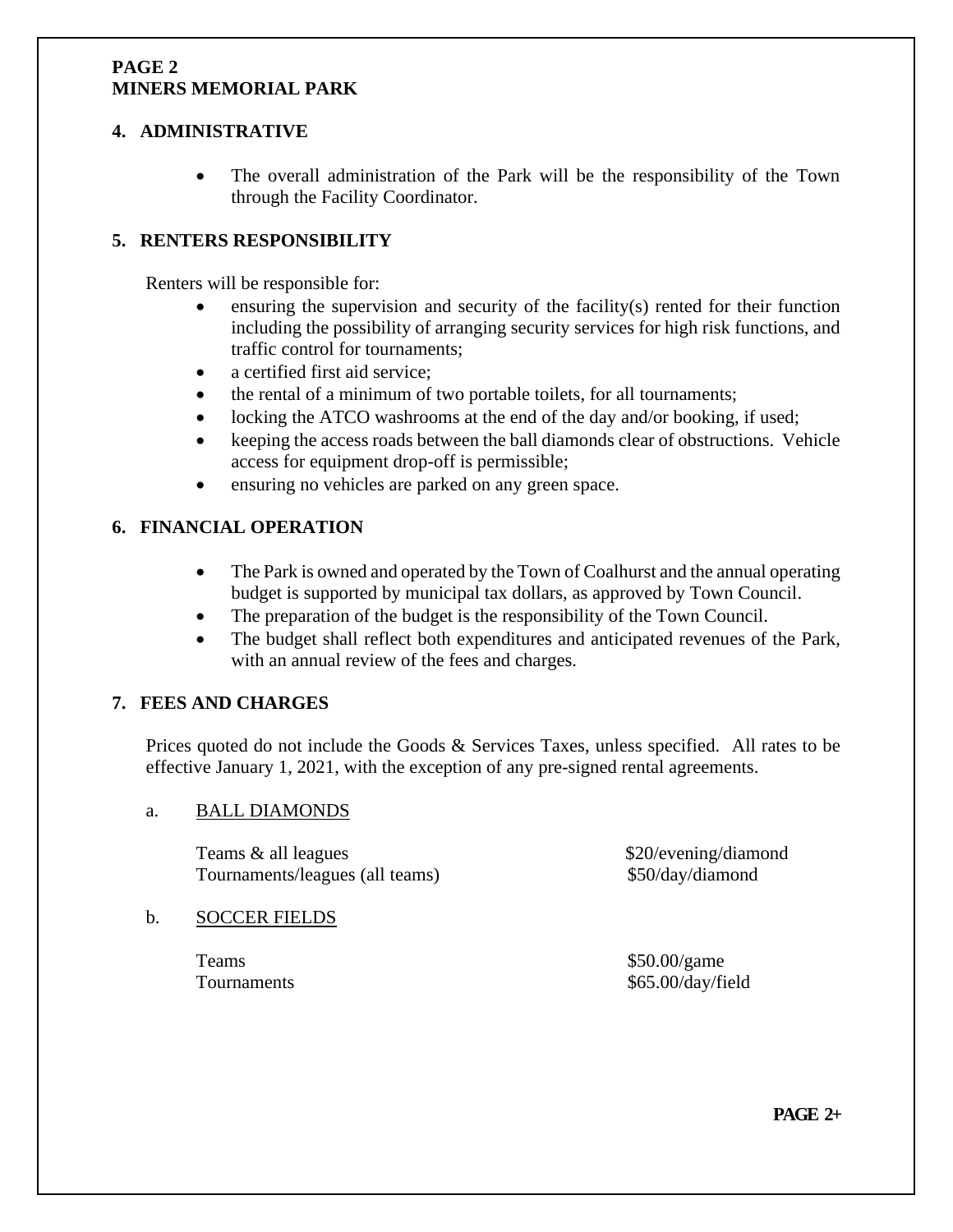#### **PAGE 3 MINERS MEMORIAL PARK**

#### c. DAVID A. VERES SOCIAL AREA (SOCIAL AREA)

|           |                         | Week  | Weekend |
|-----------|-------------------------|-------|---------|
| Morning   | 9:00 a.m. $-1:00$ p.m.  | \$88  | \$88    |
| Afternoon | 1:00 p.m. $-$ 5:00 p.m. | \$165 | \$186   |
| Evening   | 6:00 p.m. $-11:00$ p.m. | \$208 | \$243   |
| All day   | 9:00 a.m. $-5:00$ p.m.  | \$198 | \$220   |
|           | 1:00 p.m. $-11:00$ p.m. | \$208 | \$230   |

The time will be extended to 12:00 midnight on Friday and Saturday evenings.

The rental fee increases for the David A. Veres Social Area will be effective immediately, with the exception of any Rental Agreements signed, with a paid deposit, being subject to the rental fees at the date of signing.

The rental fees will be reviewed during the Interim Operating and Capital Budget yearly review and will include the recommended cost of living increase.

## d. CAMPING AREA

- Camp stalls are \$25.00 per night, per stall, including G.S.T., and on a first come, first serve basis.
- Reservations may be accepted for camping, only if the entire 14 camp stalls are reserved. Payment must be made at the time of reservation.

#### e. MISCELLANEOUS

- The Town reserves the right to deny future bookings where conditions of a previous rental agreement were breached.
- The Town is responsible for ensuring all facilities are in good working condition, clean and well supplied for all rentals.
- The consumption of alcoholic beverages is permitted in the David A. Veres Social Area only and in accordance with the Alberta Liquor Control Act. Designated security personnel are required for beer gardens.
- Food stuff or other articles left after the booking will be appropriately disposed of by Town staff.
- Fires are not allowed in the park.

#### **8. PAYMENT OF FEES**

- Rental fees for the Ball Diamonds, Soccer Fields, Outdoor Arena and Social Area must be paid no later than 14 days prior to the function.
- Payments made within 14 days of the function must be paid in cash or by cheque.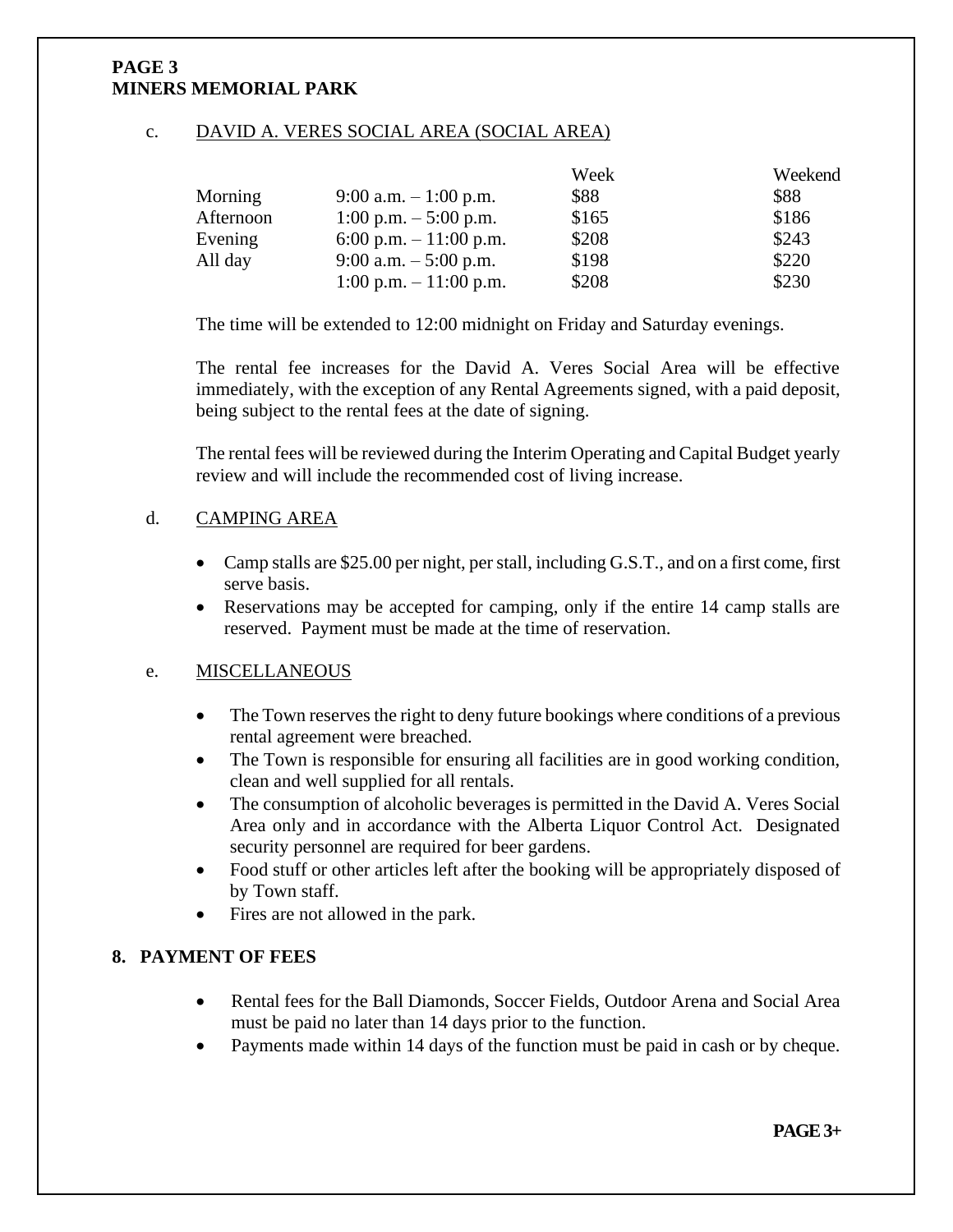#### **PAGE 4 MINERS MEMORIAL PARK**

## **9. DEPOSIT**

- The deposit for the Ball Diamonds, Soccer Fields and Outdoor Arena is \$100.00.
- The deposit for the David A. Veres Social Area is \$200.00.
- All deposits are payable at the time of booking.
- Charges against deposit:
	- The cost of replacing items or making repairs, plus labour, and/or excessive clean up

## **10. DONATED BOOKINGS (See Policy #72-02-02)**

a. Donated bookings for non-fundraising events held by Coalhurst and District groups can be arranged at the discretion of the Chief Administrative Officer. The Chief Administrative Officer has the authority to approve donated bookings.

## **11. CANCELLATIONS**

- One half of the booking fee will be refunded up to one month prior to the function date.
- The Town reserves the right to cancel a booking at the discretion of the Chief Administrative Officer

## **12. CHRISTMAS AND BOXING DAY**

No bookings will be taken for Christmas Day or Boxing Day.

#### **13. PRE BOOKING INSPECTIONS**

A pre booking inspection will be conducted with all renters.

## **14. CAMPING AREA RULES**

- The camping fee allows for one camping vehicle per campsite or one camping unit and tow vehicle per campsite.
- B.B.Q.'s or camp stoves only, no open fires are allowed.
- Pets are welcome but must be kept on a leash at all times. Please keep them out of the shelter and washroom areas. Pet feces must be picked up and disposed of immediately.